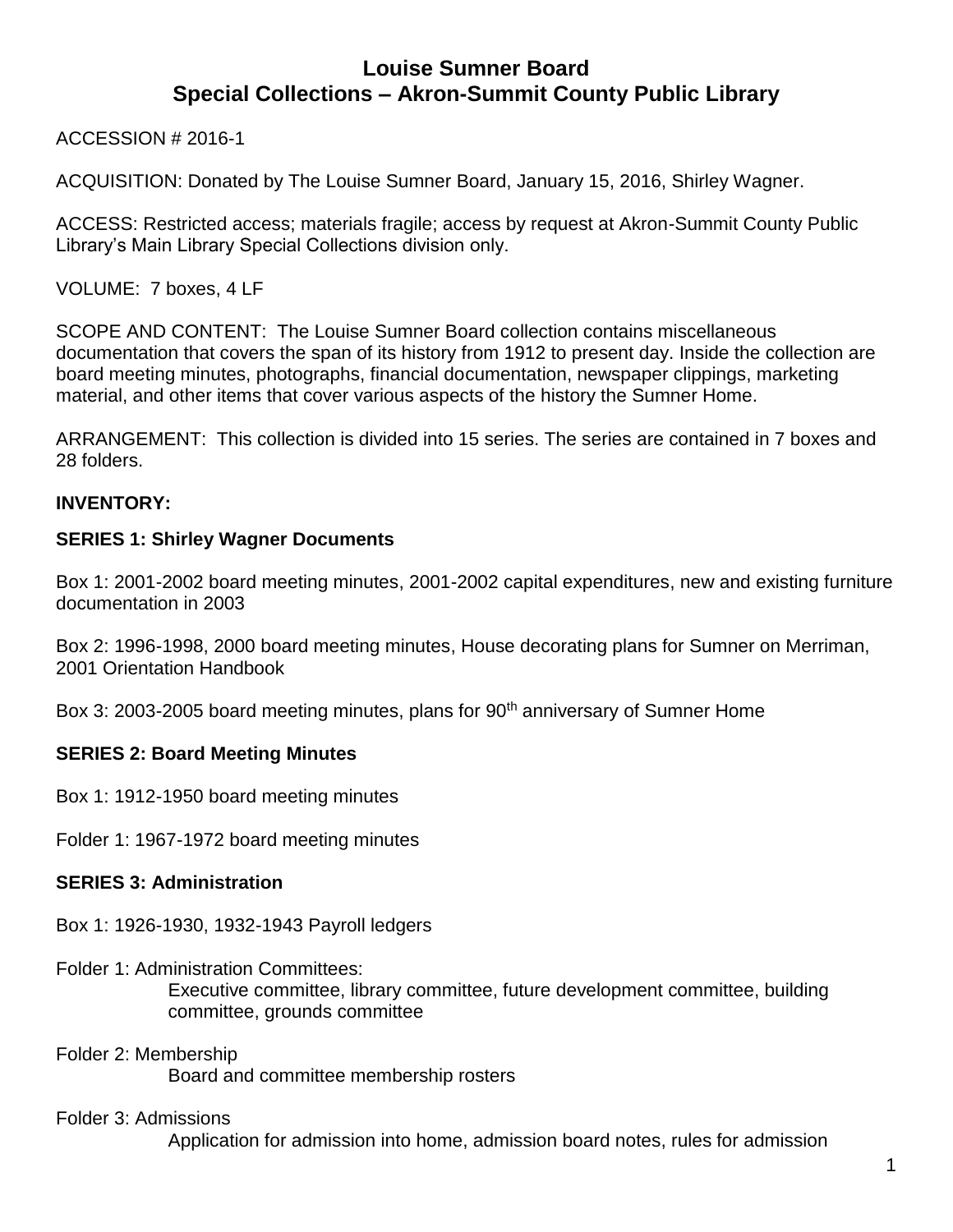Folder 4: Rules and Guidelines

Material related to the rules and guidelines for The Sumner Home

## **Series 4: Photographs**

Box 1: Miscellaneous photo albums from 1960's through 1990's, a box of slides depicting 1960's through 1980's, 119 individual photograph prints, 4 enlarged photography prints, 6 photographs taken from a presentation on the history of the Sumner Home up to the 1950's.

Folder 1: Identified photos of residents and staff 1-27

Folder 2: Miscellaneous photos of residents and staff 28-50

Folder 3: Miscellaneous photos of residents and staff 51-75

- Folder 4: Miscellaneous photos of residents and staff 76-100
- Folder 5: Photos of the Sumner Home grounds 101-119

Envelope 1: Negatives of historical figures from Sumner Home

## **Series 5: Financial Records**

Box 1: 1933-1951 Financial ledgers

- Folder 1: Miscellaneous financial documents related to Sumner Home
- Folder 2: Miscellaneous financial documents related to Sumner Home

## **Series 6: Healthcare**

Box 1:

Folder 1: Agreement with Akron Clinic Association

Folder 2: Department of Health Paperwork

## **Series 7: Cemetery Records**

Box 1:

Folder 1: Information regarding burial plans for residents of The Sumner Home including ledgers and receipts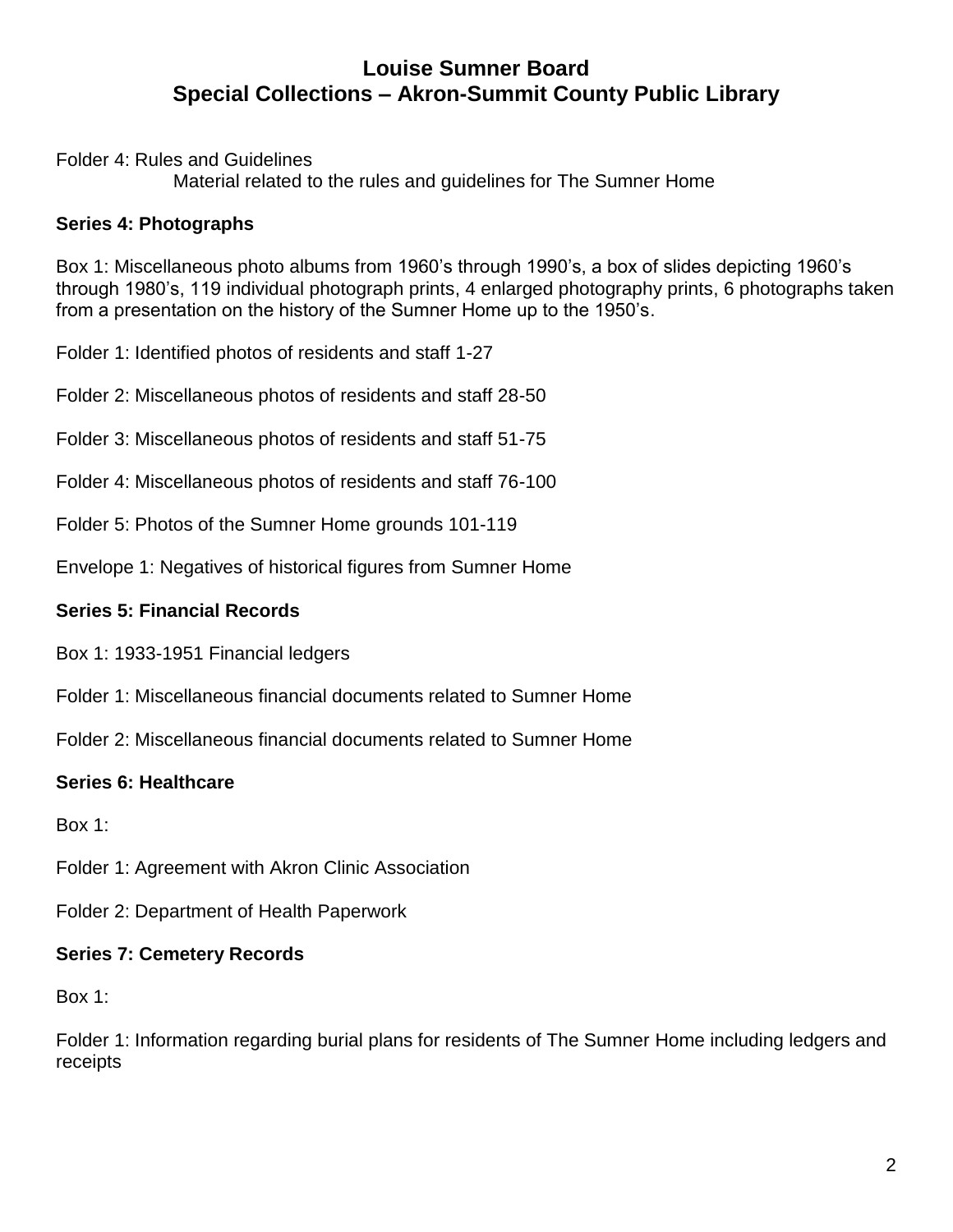### **Series 8: Miscellaneous Material**

Box 1: Scrapbook, guestbook

Folder 1: Miscellaneous letters, paperwork, and items that deal with operations and residents of Sumner Home

#### **Series 9: Residents Directories**

Box 1: Ledgers recording residents of Sumner Home from 1912 up to the 1970's (some years missing)

Folder 1: Residents rosters with room numbers unknown dates

#### **Series 10: Correspondence**

Box 1:

Folder 1: Miscellaneous correspondence of Sumner Home staff

#### **Series 11: Events**

Box 1:

Subseries: 50<sup>th</sup> Anniversary Folder 1: Miscellaneous material related to planning of 50<sup>th</sup> Anniversary

Subseries: Lawn Fete Folder 1: Miscellaneous material related to the planning of lawn fetes in 1950's and 1960's at The Sumner Home

Subseries: Tea Party Folder 1: Miscellaneous material related to the planning of tea parties in 1960's and 1970's at The Sumner Home.

## **Series 12: Honors and Awards**

Box 1: Memoriam to Harry Gibbs

Folder 1: Miscellaneous awards to The Sumner Home